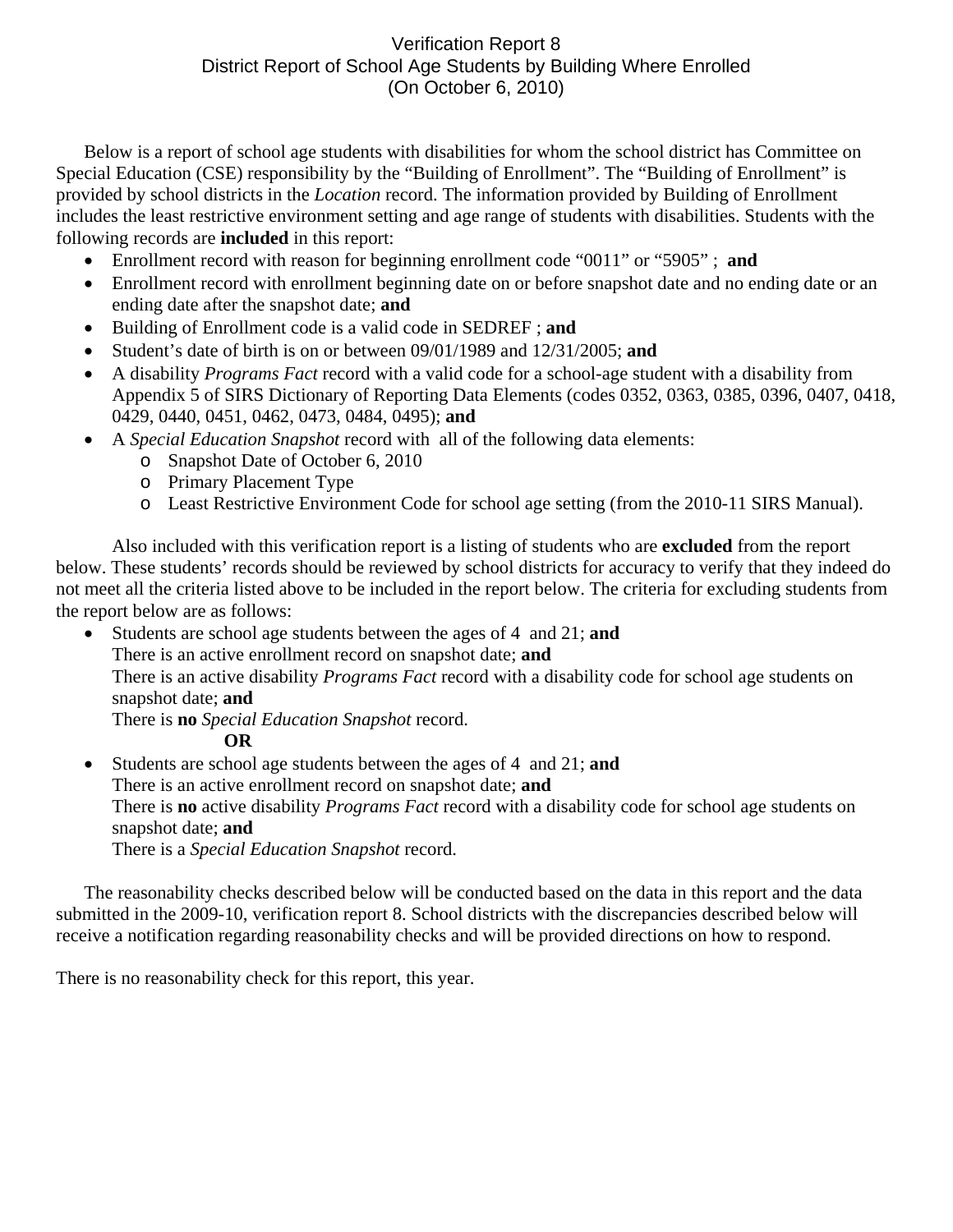## Verification Report 8 District Report of School Age Students by Building Where Enrolled (On October 6, 2010)

**Directions:** Please review the data below to verify that this report represents all school age students with disabilities (aged 4-21) for whom your district has CSE responsibility and who were provided special education services in the building of enrollment listed below on the snapshot date. The links below the numbers in each cell provide a list of students that meet the criteria to be included in the report. Also, please review your school district's report of students excluded from this report. **If corrections are needed to this report, please resubmit your district files with the necessary corrections to the Regional Information Center (or the data warehouse for large cities) before the certification due date.**

For your information, each school listed below will be able to view a report of the number of school age students as reported by your district. They will not be shown the students' names. They may contact your special education office if their record of the number of students from your district does not match your report of the number of students in their school.

Building of Enrollment [Code] [Name]

## **Table1: In regular school programs in buildings attended by disabled and nondisabled students**

|               |                            | A       | B        |           |           |       |              |
|---------------|----------------------------|---------|----------|-----------|-----------|-------|--------------|
| Line          | <b>Time INSIDE Regular</b> |         |          |           |           |       |              |
| <b>Number</b> | <b>Classroom</b>           | $4 - 5$ | $6 - 11$ | $12 - 13$ | $14 - 17$ | 18-21 | <b>Total</b> |
| 01            | 80% or more                |         |          |           |           |       |              |
| 02            | 40% to 79%                 |         |          |           |           |       |              |
| 03            | Less than 40%              |         |          |           |           |       |              |
| 04            | <b>Total</b>               |         |          |           |           |       |              |

**Table 2: In Separate Settings** Outside of regular school facilities, in buildings that are attended by students with disabilities only. Line 4 includes students who are placed on home instruction by the CSE. Students who are home-schooled by parent choice are reported in Table 3.

|               |                             | А       | B                | ⌒         | D         | E         | F            |
|---------------|-----------------------------|---------|------------------|-----------|-----------|-----------|--------------|
| Line          |                             |         | <b>Age Group</b> |           |           |           |              |
| <b>Number</b> | <b>Type of Setting</b>      | $4 - 5$ | $6 - 11$         | $12 - 13$ | $14 - 17$ | $18 - 21$ | <b>Total</b> |
| 01            | Separate School             |         |                  |           |           |           |              |
| 02            | <b>Residential Facility</b> |         |                  |           |           |           |              |
| 03            | Hospital (In-patient)       |         |                  |           |           |           |              |
| 04            | Home Placement by CSE       |         |                  |           |           |           |              |
| 05            | <b>Total</b>                |         |                  |           |           |           |              |

**Table 3: In Other Specific Settings**. School districts do not place students in these settings. Instead, students are in these settings because of court decisions or parental choice.

|               |                                                                                                                                                                                   | Α       | В        |           |       |       |       |
|---------------|-----------------------------------------------------------------------------------------------------------------------------------------------------------------------------------|---------|----------|-----------|-------|-------|-------|
| Line          |                                                                                                                                                                                   |         |          |           |       |       |       |
| <b>Number</b> | <b>Type of Setting</b>                                                                                                                                                            | $4 - 5$ | $6 - 11$ | $12 - 13$ | 14-17 | 18-21 | Total |
| 01            | Incarcerated in County Correctional<br>Facilities Or Incarcerated in<br><b>Correctional Facilities Operated by</b><br>the Department of Corrections<br>(DOCS) as reported by DOCS |         |          |           |       |       |       |
| 02            | Home Schooled at Parental Choice                                                                                                                                                  |         |          |           |       |       |       |